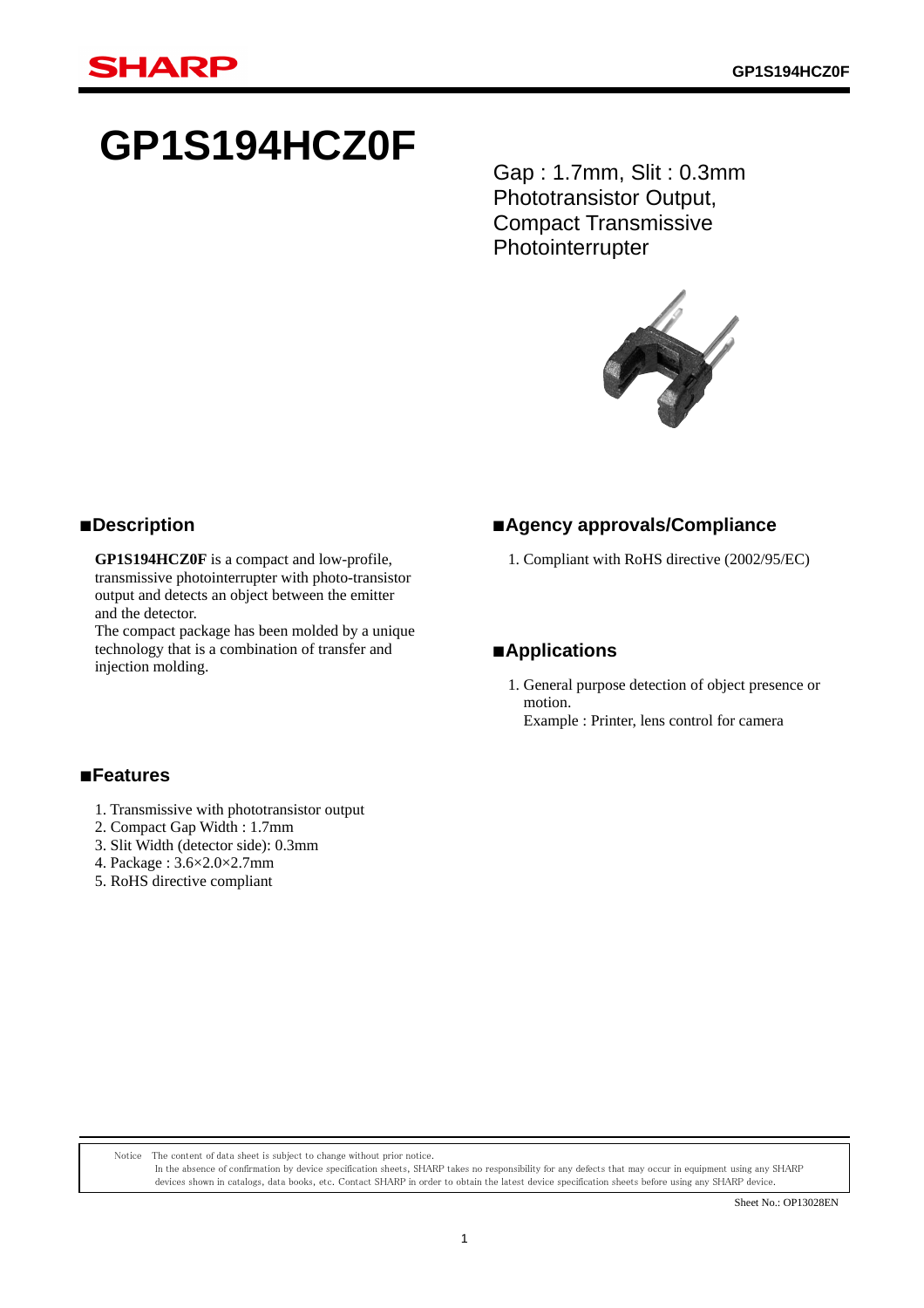## SHARP í

#### ■**Outline**

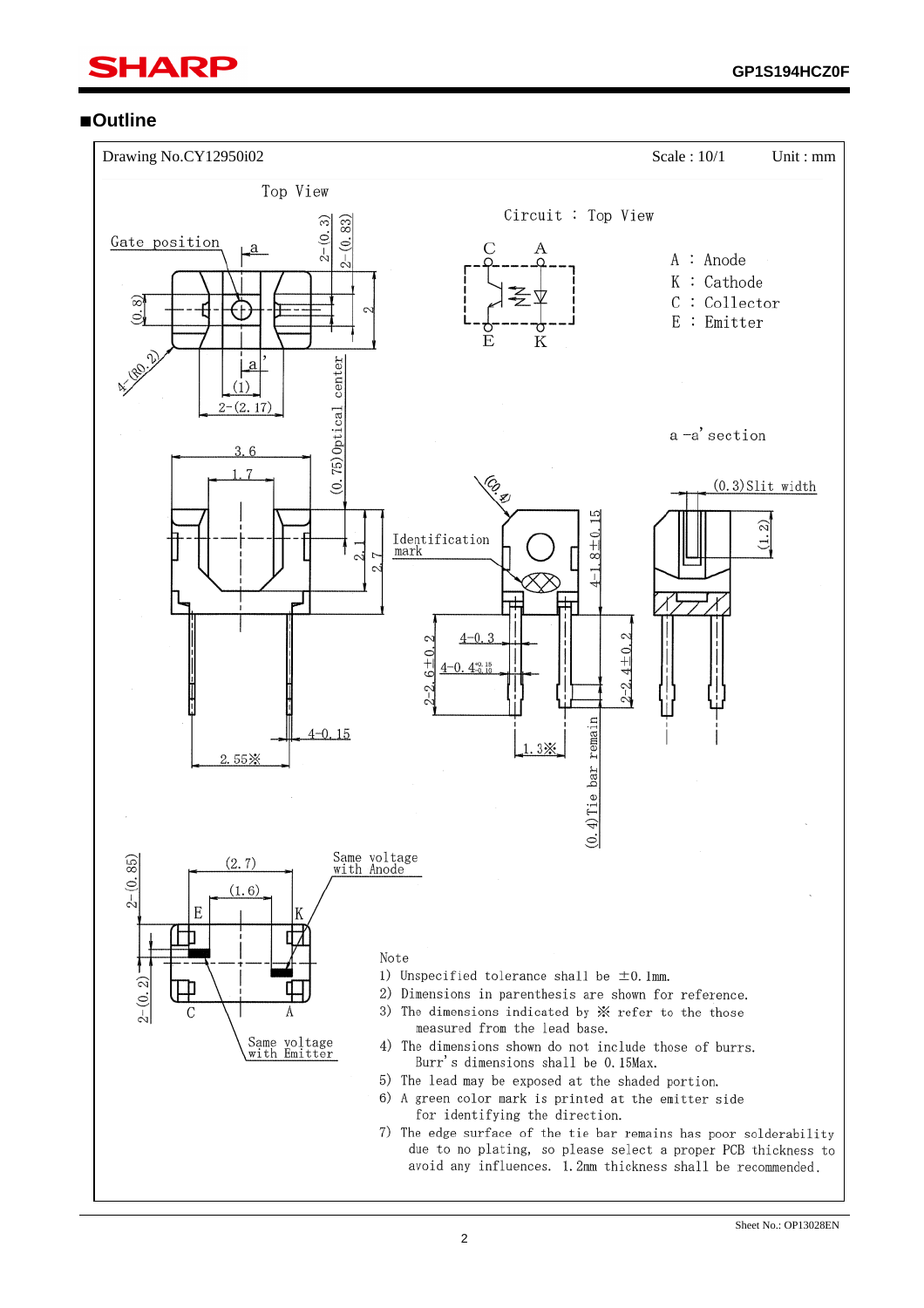#### ■**Absolute maximum ratings**

|                                                |                             |                  |                 | $Ta=25^{\circ}C$ |
|------------------------------------------------|-----------------------------|------------------|-----------------|------------------|
|                                                | Parameter                   | Symbol           | Rating          | Unit             |
|                                                | Forward current             | $I_{\rm F}$      | 30              | mA               |
| Input                                          | Reverse voltage             | $V_{R}$          | 6               | V                |
|                                                | Power dissipation           | P                | 75              | mW               |
|                                                | Collector-emitter voltage   | $V_{CEO}$        | 35              | V                |
|                                                | Emitter-collector voltage   | V <sub>ECO</sub> | 6               | V                |
| Output                                         | Collector current           | Ic               | 20              | mA               |
|                                                | Collector power dissipation | $P_{\rm C}$      | 75              | mW               |
| Total power dissipation                        |                             | Ptot             | 100             | mW               |
| Operating temperature                          |                             | <b>Topr</b>      | $-25$ to $+85$  | $\rm ^{\circ}C$  |
| Storage temperature<br>* Soldering temperature |                             | <b>Tstg</b>      | $-40$ to $+100$ | $\rm ^{\circ}C$  |
|                                                |                             | <b>Tsol</b>      | 260             | $\rm ^{\circ}C$  |

\* Soldering time : 3 s or less



#### ■**Electro-optical characteristics**

 Ta=25°C Parameter Symbol Conditions MIN. TYP. MAX. Unit Input Forward voltage  $V_F$   $I_F=20mA$  - 1.2 1.4 V Reverse current  $I_R$   $V_R=3V$  - 10  $\mu A$ Output Collector dark current  $I_{CEO}$   $V_{CE}=20V$   $-$  - 100 nA Transfer characteris tics Collector current Ic  $V_{CE}=5V$ ,  $I_F=5mA$  150 - 600 μA Response time (Rise) tr  $V_{CE}$ =5V, Ic=100 $\mu$ A  $R_L=1k\Omega$  $-$  50 150  $\mu$ s (Fall) tf  $R_L = 1k\Omega$  - 50 150 μs Collector-emitter Conector-emitter  $V_{CE}(sat)$  I<sub>F</sub>=10mA, Ic=40μA - - 0.4 V

(Test circuit for response time)



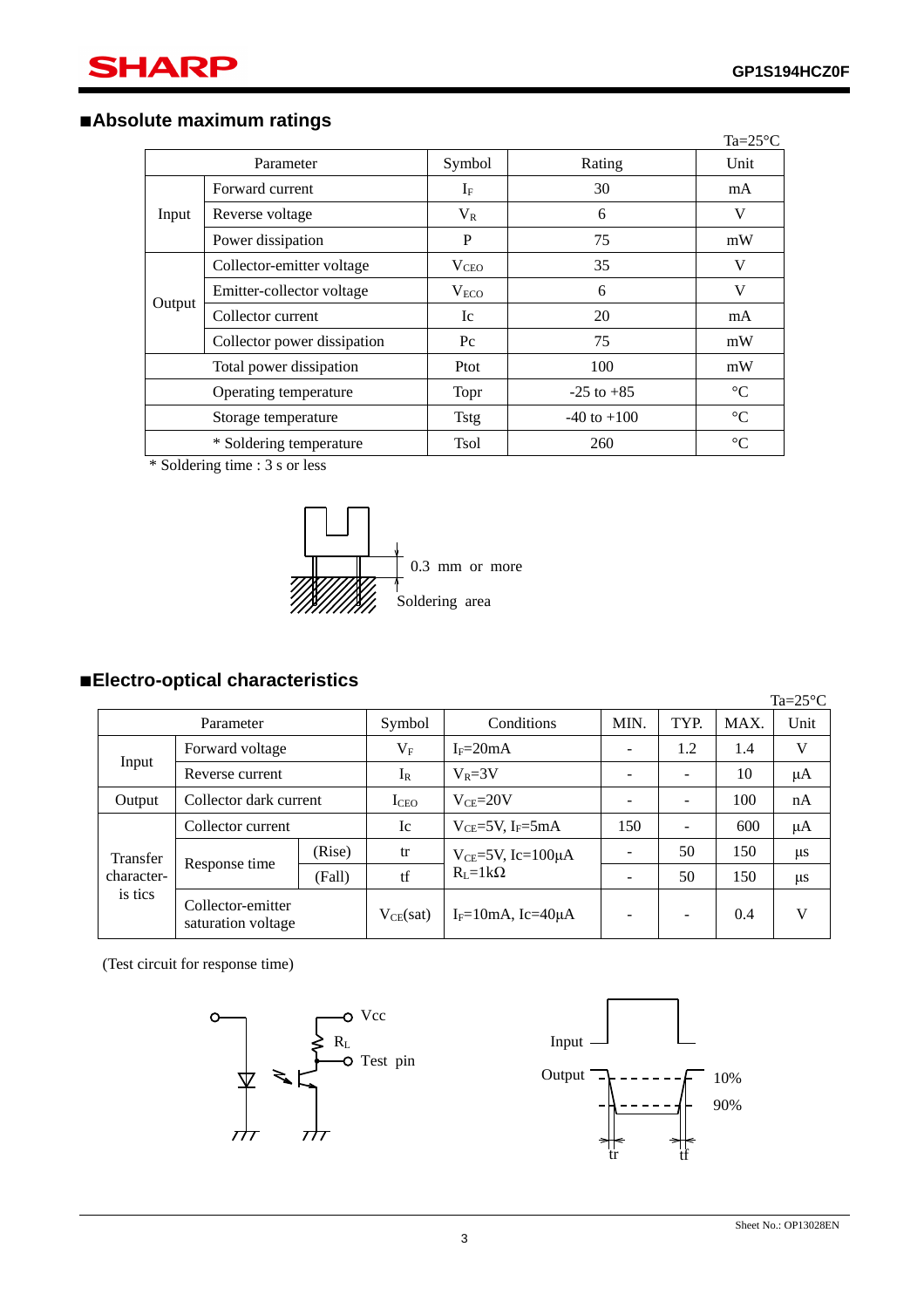# **SHARP**

í



Foward current vs. ambient temperature

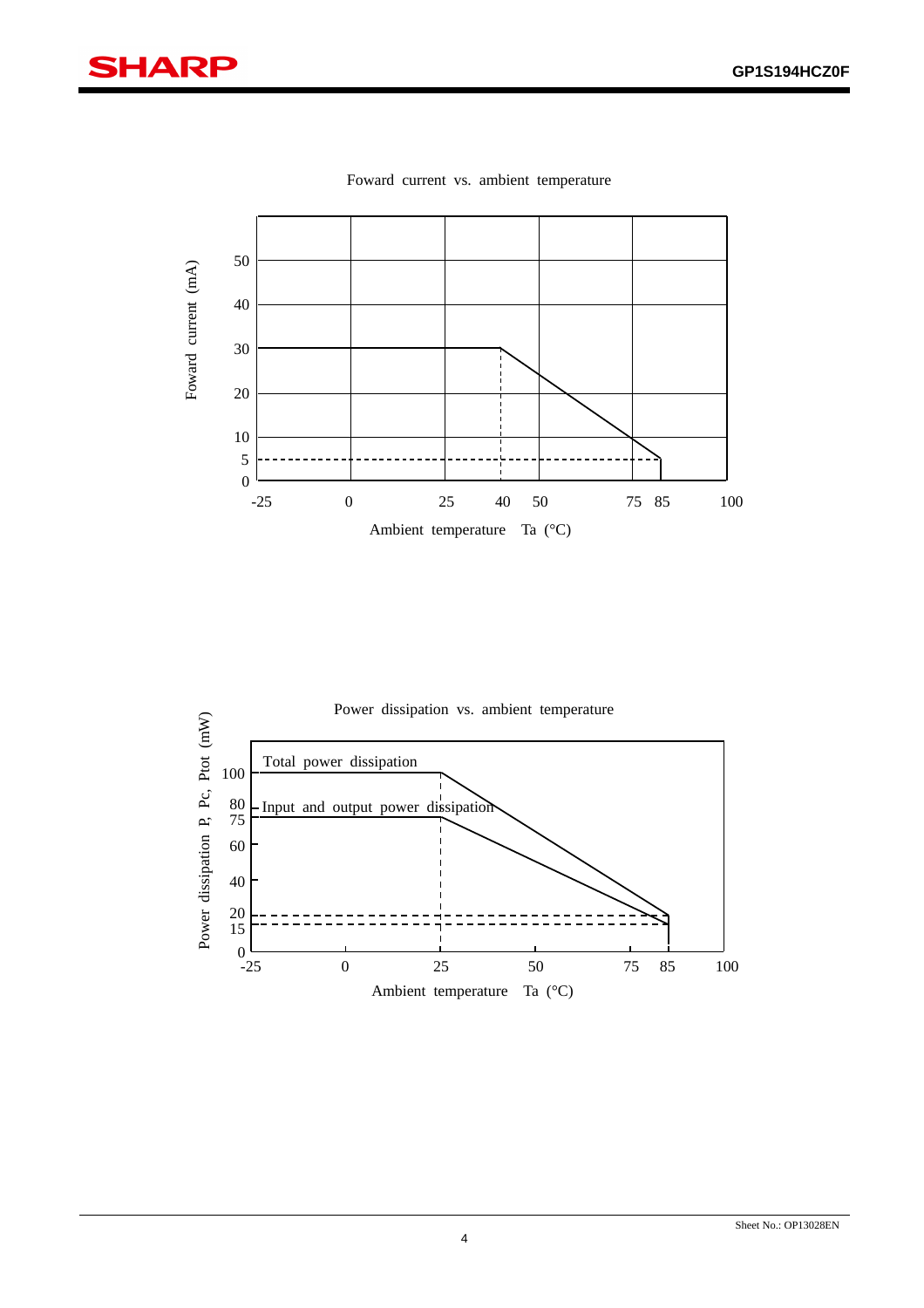



Relative collector current vs. shield distance 1 (Reference value)

Relative collector current vs. shield distance 2 (Reference value)

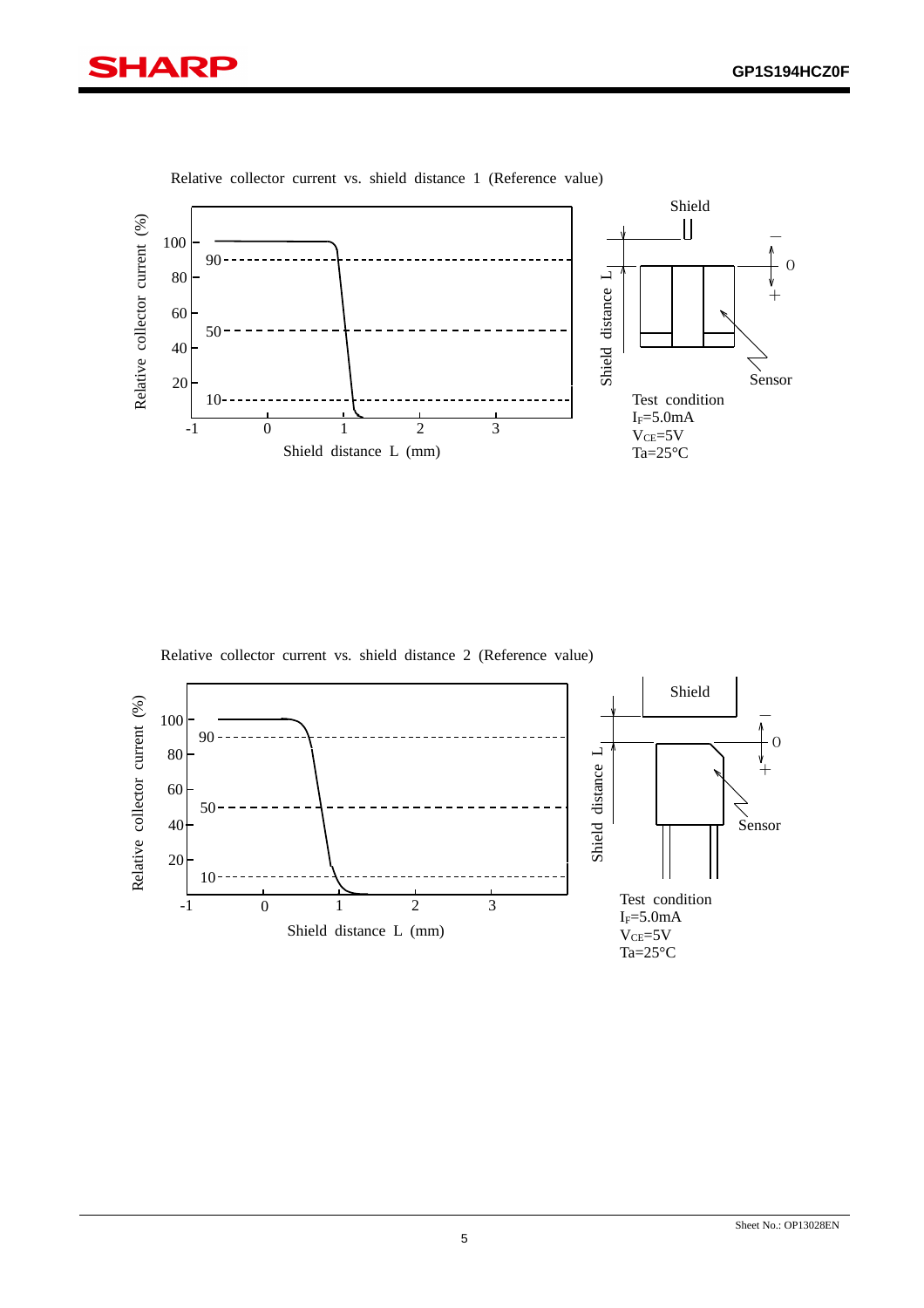### SHARP í

#### ■**Supplements**

●Parts

Refer to the attached sheet, Page 8.

●Packing

Refer to the attached drawing No. CY12951i09B, Page 9.

●ODS materials

This product shall not contain the following materials.

Also, the following materials shall not be used in the production process for this product.

Materials for ODS : CFC<sub>S</sub>, Halon, Carbon tetrachloride, 1.1.1-Trichloroethane (Methyl chloroform)

●Specified brominated flame retardants

Specified brominated flame retardants (PBB and PBDE) are not used in this device at all.

- ●Compliance with each regulation
	- 1) The RoHS directive(2002/95/EC)
		- This product complies with the RoHS directive(2002/95/EC) Object substances: mercury,lead, cadmium,hexavalent chromium,polybrominated biphenyls (PBB) and polybrominated diphenyl ethers (PBDE)
	- 2) Content of six substances specified in Management Method for Control of Pollution Caused by Electronic

#### Information Products Regulation (Chinese : 电子信息产品污染控制管理办法).

|                  | Toxic and hazardous substances |                 |                 |                                       |                                      |                                             |
|------------------|--------------------------------|-----------------|-----------------|---------------------------------------|--------------------------------------|---------------------------------------------|
| Category         | Lead<br>(Pb)                   | Mercury<br>(Hg) | Cadmium<br>(Cd) | Hexavalent<br>chromium<br>$(Cr^{6+})$ | Polybrominated<br>biphenyls<br>(PBB) | Polybrominated<br>diphenyl ethers<br>(PBDE) |
| Photointerrupter |                                |                 |                 |                                       |                                      |                                             |

✓: indicates that the content of the toxic and hazardous substance in all the homogeneous materials of the part is below the concentration limit requirement as described in SJ/T 11363-2006 standard.

●Product mass : Approximately 24mg

●Country of origin : Japan and China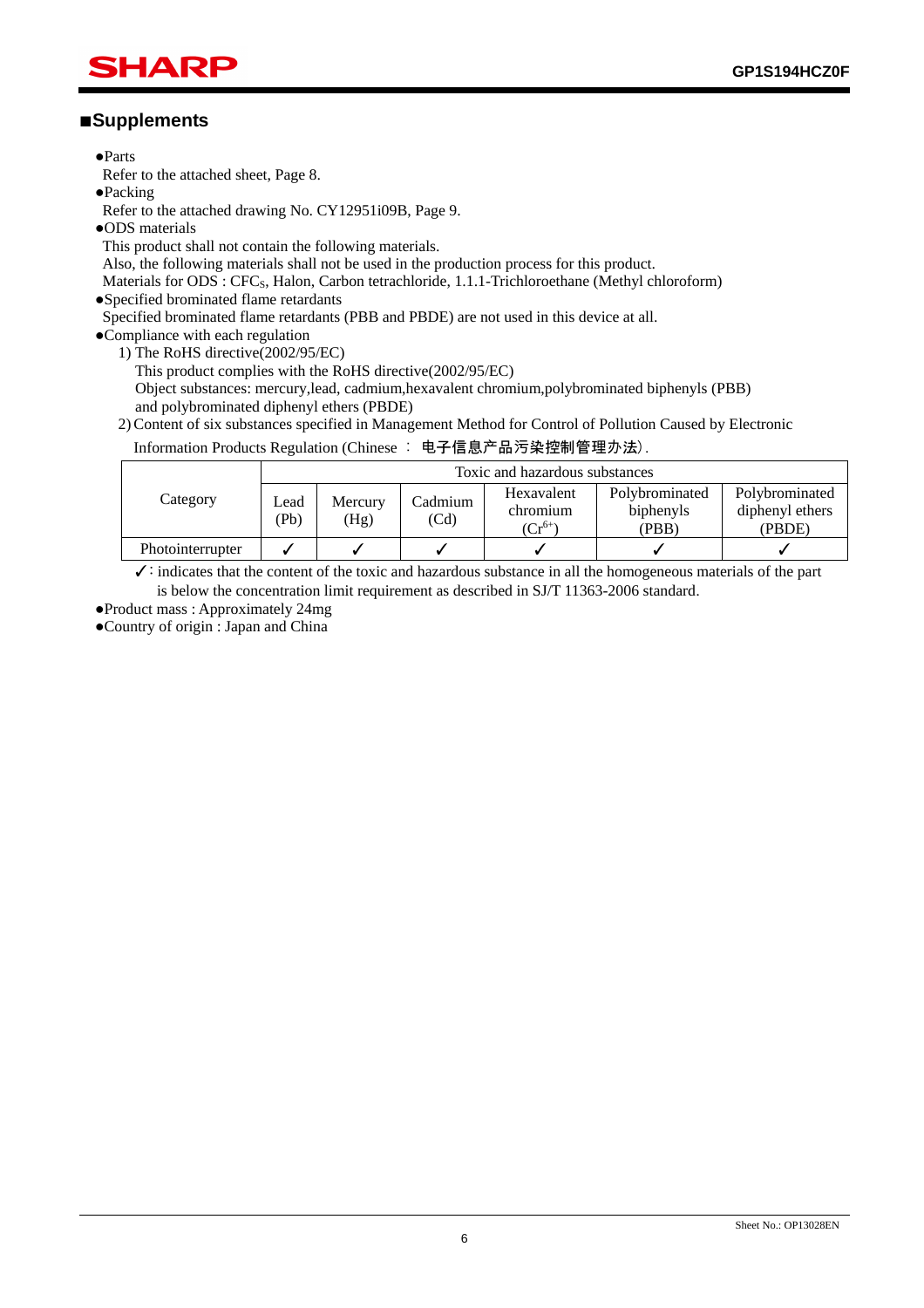## HAR í

#### ■**Notes**

●Circuit design

In circuit designing, make allowance for the degradation of the light emitting diode output that results from long continuous operation. (50% degradation/5 years)

●Prevention of detection error

To prevent photointerrupter from faulty operation caused by external light, do not set the detecting face to the external light.

●Position of opaque board

Opaque board shall be installed at place 1.4mm or more from the top of elements.

(Example)



#### ●Soldering

To solder onto lead pins, solder at the position of 0.3mm or more from the package's bottom at 260°C for 3s or less. Please don't bend lead pins from the root of package when soldering.

Please also take care not to let any external force exert on lead pins.

Please don't do soldering with preheating, and please don't do soldering by reflow.

Please have soldering adjustment,etc. after GP1S194HCZ0F is cooled down, and also note that the outer mold resin may be meltdown by heating for a long time.

#### ●Cleaning

Cleaning shall be carried out under the below conditions to avoid keeping solvent, solder and flux on the device.

- (1) Solvent cleaning : Solvent temperature 45°C or less, Immersion for 3min. or less
- (2) Ultrasonic cleaning : Since the influence to the product may changes by the conditions of the ultrasonic power, time, the tank size, PCB size, the product installation condition, etc., please evaluate with actual conditions and confirm before usage.
- (3) The cleaning shall be carried out with solvent below.
- Solvent : Ethyl alcohol, Methyl alcohol

#### ●Lead pin

Lead terminals of this product are tin copper alloy plated. Before usage, please evaluate solder ability with actual conditions and confirm. The uniformity in color for the lead terminals are not specified.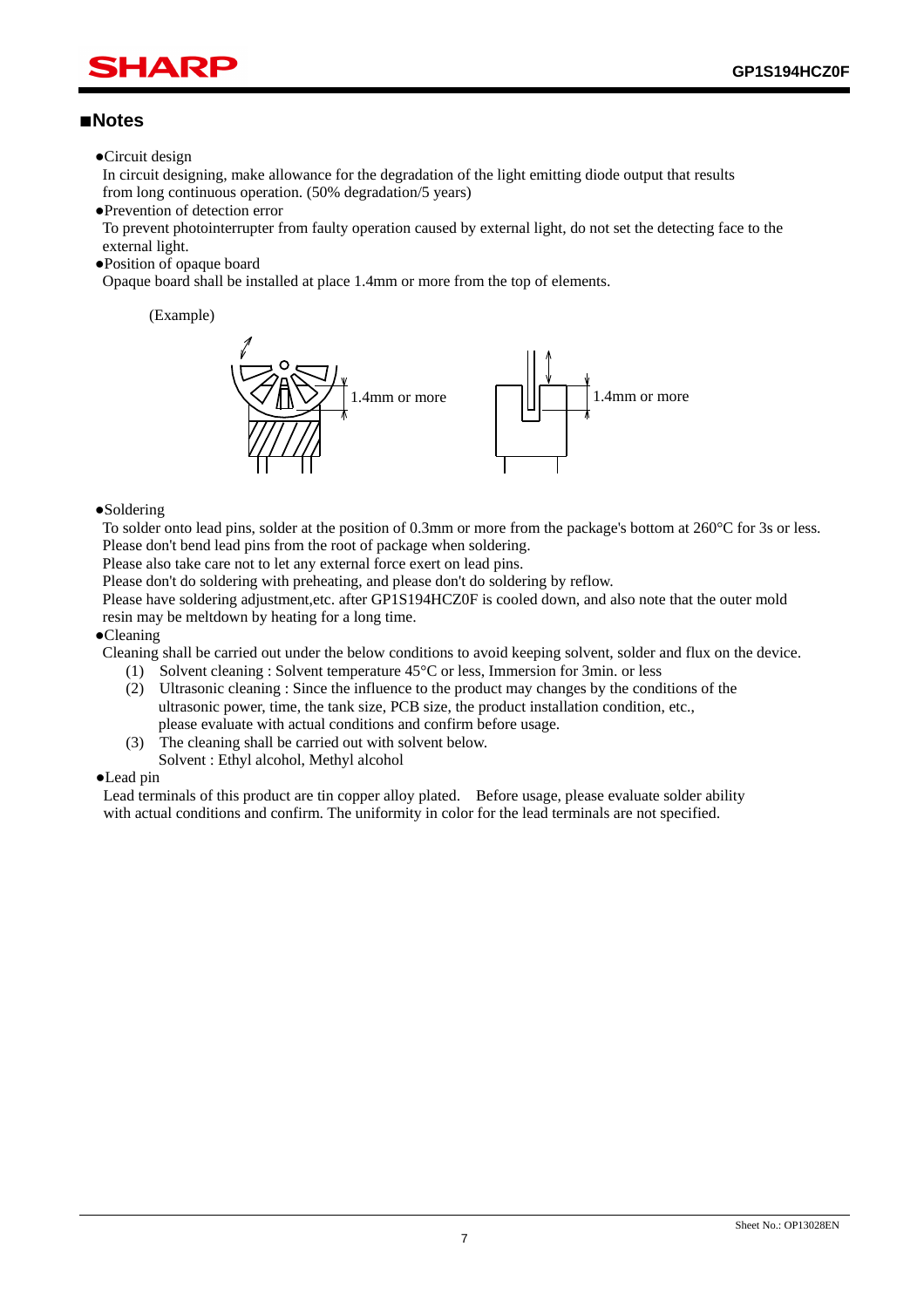# **SHARP**

#### ■**Parts**

í

This product uses the below parts.

●Light detector (Quantity : 1)

| Type            | Material        | Maximum sensitivity<br>(nm) | Sensitivity<br>(nm) | Response time<br>$(\mu s)$ |
|-----------------|-----------------|-----------------------------|---------------------|----------------------------|
| Phototransistor | Silicon<br>(Si) | 930                         | 700 to 1200         | 20                         |

●Light emitter (Quantity : 1)

| Type                                            | Material | Maximum light emitting<br>wavelength (nm) | I/O Frequency<br>(MHz) |
|-------------------------------------------------|----------|-------------------------------------------|------------------------|
| Infrared light emitting diode<br>(non-coherent) | GaAs     | 950                                       | 0.3                    |

●Material

| Case                            | Lead frame | Lead frame plating |
|---------------------------------|------------|--------------------|
| Black PPS resin<br>$(UL 94V-0)$ | 42 Alloy   | SnCu plating       |

#### ●Others

This product shall not be proof against radiation flux.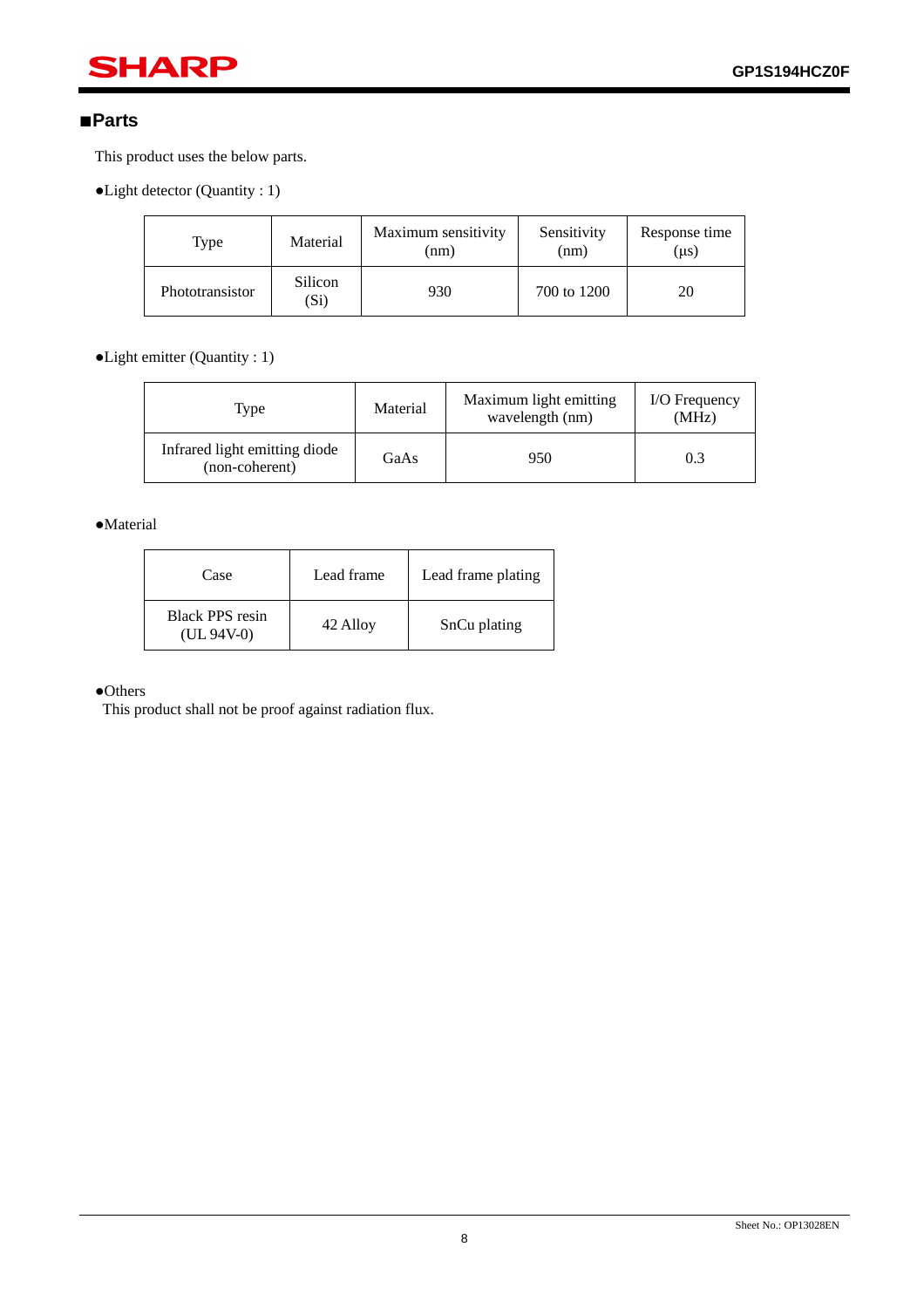# SHARP

í

#### ■**Packing (Drawing No.:CY12951i09B)**







#### 1. Packing material

| Name         | material                                | The number of use |
|--------------|-----------------------------------------|-------------------|
|              | Packing case Paper corrugated cardboard |                   |
| Sleeve       | Polycarbonate                           |                   |
| Stopper A, B | rubber                                  | 50, respectively  |
| Kraft tape   |                                         |                   |

2. Packing quantity

1. Packing sleeve: 200pieces per 1 sleeve

2. Packing case: 10000pieces per 1 case (Gross weight: Approx 850g)

```
3. Indication items
```
The contents of the carton indication conforms to EIAJ C-3 and the following items are indicated.

Model No., Internal production control name, Quantity, Packing date, Corporate name, Country of origin

4. Packing method

- 1, 200 products are contained to a sleeve.
- (The receipt method is shown in the above figure.)  $\langle$ Fig.1 $\rangle$
- 2. 50 sleeves (5 steps of 10 rows) are contained into a packing case.  $<$ Fig. 2>
- 3. The packing case is sealed off with the kraft tape. Indicates on the packing case Model No., Internal production control name, Quantity, Packing date, Corporate name, Country of origin. <Fig. 3>